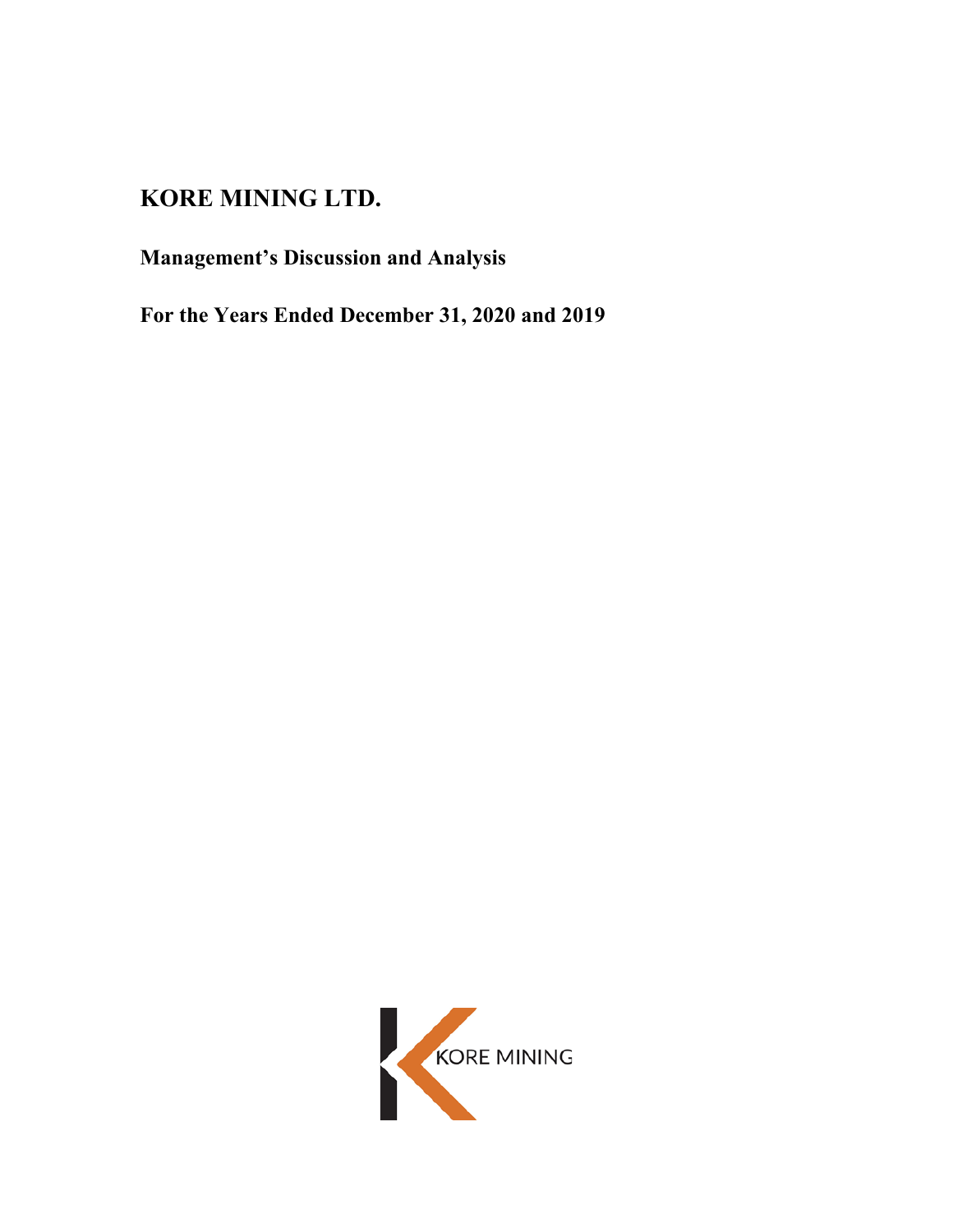The following Management's Discussion and Analysis ("MD&A"), prepared as of April 29 2021, should be read together with the unaudited condensed interim consolidated financial statements of KORE Mining Ltd. ("KORE Mining" or the "Company") for the years ended December 31, 2020 and 2019 and annual audited consolidated financial statements for the year ended December 31, 2020, and related notes thereto. The annual consolidated financial statements are prepared in accordance with International Financial Reporting Standards ("IFRS"). The condensed interim consolidated financial statements are prepared in accordance with IFRS applicable to interim financial reporting. All amounts are stated in Canadian dollars unless otherwise indicated. The reader should be aware that historical results are not necessarily indicative of future performance.

This MD&A contains "forward-looking statements" and "forward-looking information" within the meaning of applicable Canadian securities laws. See the section in this MD&A titled "Cautionary Language regarding Forward-Looking Information" for further details. In addition, this MD&A has been prepared in accordance with the requirements of Canadian securities laws, which differ in certain material respects from the disclosure requirements of United States securities laws, particularly with respect to the disclosure of mineral reserves and mineral resources. See the section of this MD&A titled "Cautionary Note to U.S. Investors Regarding Mineral Resource Estimates" for further details.

# **Corporate Summary - Nature of Operations**

The Company's business is the acquisition, exploration and development of North American gold projects. The Company's primary focus is its two 100% owned gold projects in California. Both gold projects have completed positive, high return on capital preliminary economic assessments with over \$1 billion in combined net present value at a gold price of US\$1,600/oz and foreign exchange rates of \$0.70 US - \$1 Cdn (See "*Project Summaries"* for more information). KORE is investing in both exploration and development to unlock value for shareholders. KORE is supported by strategic investor Eric Sprott, who owns 26% of the basic shares outstanding. Management and the Board are aligned with shareholders owning a further 38%.

The Company's most advanced gold project, the Imperial project in Imperial County California ("Imperial" or "Imperial Project"), is being prepared for mine development permitting and the surrounding Mesquite-Picacho District claim block is being explored for new discoveries. Imperial is ideally located in Imperial County California, with access to labour and infrastructure associated with the operating Mesquite gold mine, located 9 miles away. KORE delivered a positive preliminary economic assessment for a simple, open pit heap leach mine at Imperial ("Imperial PEA") published in May 2020 with a net present value ("NPV") at 5% of US\$343 million and internal rate of return ("IRR") of 44% at US\$1,450 per ounce gold (see "*Imperial PEA Summary*" for further details). KORE is actively exploring the Mesquite-Picacho District and continues to advance Imperial permitting.

KORE also owns the Long Valley project located in Mono County, California, which is a shallow oxide gold resource open for expansion at surface in oxides and at depth in sulphides. KORE is using geophysics and other modern exploration techniques to target drilling planned for the summer of 2021, subject to permitting. In September 2020, KORE delivered a positive preliminary economic assessment for a simple, open pit heap leach mine at Long Valley ("Long Valley PEA") that showed a net present value ("NPV") at 5% of US\$273 million and internal rate of return ("IRR") of 48% at US\$1,450 per ounce gold (see "*Long Valley PEA Summary*" for further details).

#### *Karus Gold Spinout*

In January 2021, KORE executed a spinout of its BC gold assets, into Karus Gold Corp. ("Karus"), where 100% of Karus was distributed to the shareholders of KORE, providing tangible returns to shareholders. The BC gold assets included:

1) South Cariboo Gold Project – Cariboo Region, British Columbia – KORE, through land acquisition and staking in July 2020, controls 1,000 km<sup>2</sup> of claims, making it the dominant land holder in the southern half of the Cariboo Gold District with Osisko Gold Royalties controlling the north. Within the South Cariboo Gold Project is FG Gold (see following) and Gold Creek. Gold Creek is an orogenic gold discovery near the Spanish Mountain gold project and the Mount Polley copper-gold mine.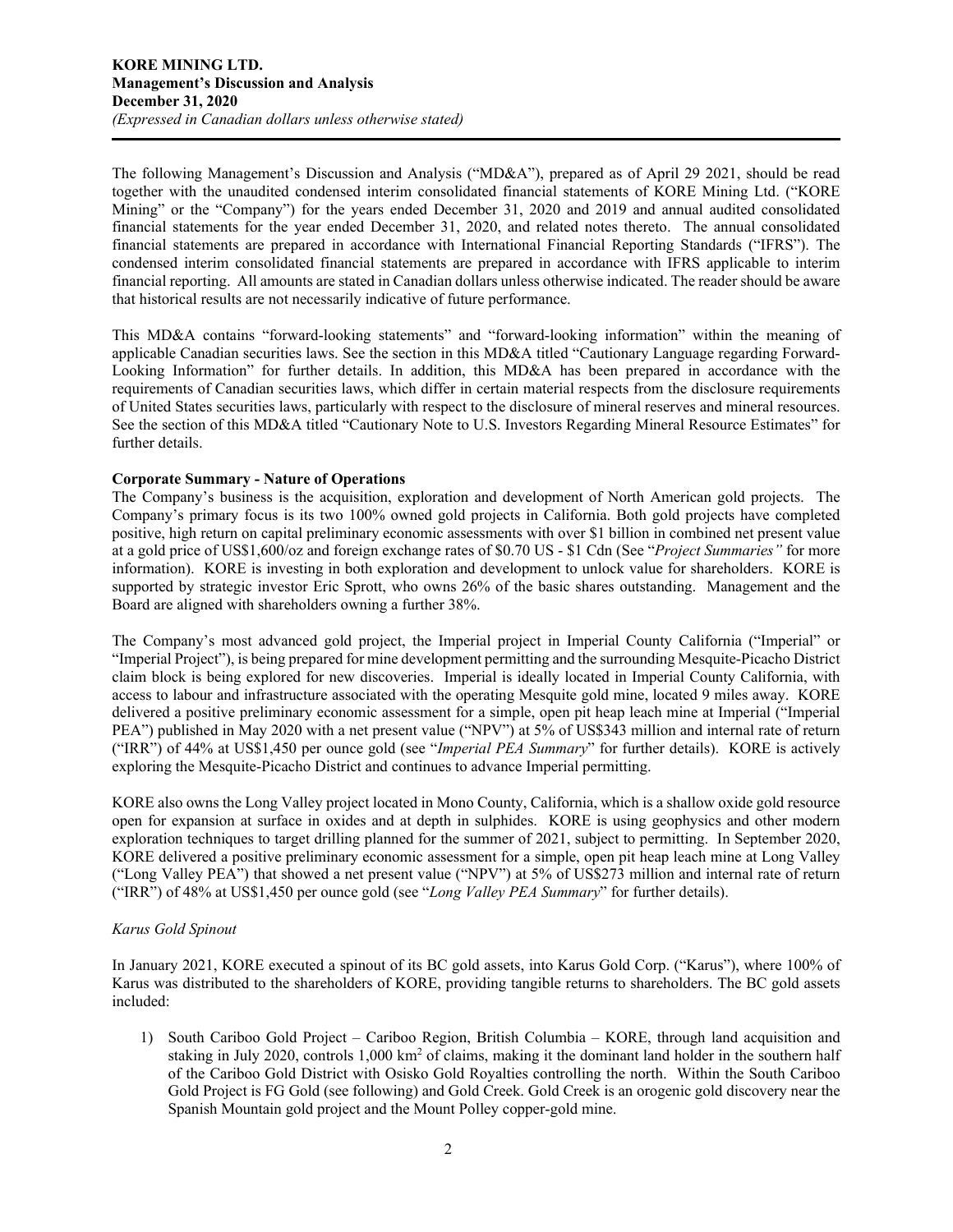2) FG Gold – Cariboo Region, British Columbia – FG Gold is the most advanced project in the South Cariboo Gold District hosting a shallow orogenic gold deposit that is open at depth and on-strike for growth. KORE completed a 5,700 metre drill program in October 2020 to upgrade the deposit through defining the structural controls of high grade mineralization and to expand known mineralization with new discoveries downdip.

The Company's head office is located at 960 – 1055 West Hastings Street, Vancouver, BC V6E 2E9.

The Company's common shares are listed for trading on the TSX Venture Exchange ("TSX-V") as a Tier 2 issuer under the symbol "KORE" in Canada and also trades in the United States on the OTCQX under the stock symbol "KOREF" and on the Frankfurt Stock Exchange under the symbol "EUSA".

# **2020 Q4 Highlights**

During the three months ended December 31, 2020, the Company accomplished the following:

- Completed the 15 hole, 5,746 metre drill program at the FG Gold project. The Program discovered multiple new quartz vein systems with numerous encounters of visible gold, that have the potential to expand the mineralized footprint both at depth and along strike.
- Extended its 2020 BC drilling campaign by 2,000 metres ("m") and completing 5 additional holes at Gold Creek through the remainder of 2020.
- Filed the NI43-101 Technical Report for the positive Long Valley PEA.
- Announced drill results of hole FG-20-377 which intercepted 31.3 metres of 3.2 grams/tonne (" $g/t$ ") gold, including 14.3 metres of 6.4 g/t gold, starting at 369 metres downhole in the Lower Zone of the FG Gold Project. The hole opens the potential for underground mining at FG Gold with 3.6 kilometres of mineralized strike to explore.
- Granted 248,000 restricted stock units ("RSUs") to management vesting over various dates through December 2023 reinforcing alignment with management and shareholders.

Subsequent to December 31, 2020, the Company accomplished the following:

- Completed the spin-out transactions creating Karus Gold, a leading British Columbia gold explorer.
- Appointed Ms. Liz Monger as Vice President, Investors Relations effective February 17, 2021. Ms. Monger has 25 years of investor relations, communications and compliance experience and was most recently the Manager of Investor Relations and Corporate Secretary at Midas Gold Corp. from June 2011 to January 2021. During her time at Midas Gold, Ms. Monger led investor relations for the Company and was a key part of the project communications team that built an alliance of Idaho mining companies. Prior to joining Midas Gold, Ms. Monger spent six years with Rainy River Resources Ltd., departing as Director of Investor Relations, and before that was responsible for Corporate Communications, Compliance and Land Management at Rubicon Minerals Corporation.
- Completed sampling and mapping program for the Mesquite-Imperial-Picacho District that discovered gold in dry stream beds and outcrops, providing further evidence that the 28-km Mesquite-Imperial-Picacho District could host multiple gold discoveries.
- Launched new exploration programs at Imperial and Long Valley project to continue to advance exploration objectives.
- Discovered additional anomalous gold occurrences in dry stream beds and outcrops, providing further evidence that the 28-km Mesquite-Imperial-Picacho District could host multiple gold discoveries and staked an additional 4,600 acres of claims, bringing KORE's total to approximately 31,000 acres.

# **2021 Outlook**

At the Imperial Project, the Company's focus for 2021 is drilling the highest priority targets at the Mesquite-Imperial-Picacho District in parallel with the start of mine permitting of the Imperial Project, using the mine plan developed for the Company's Imperial PEA published in May 2020. The Company also plans to drill test resource growth and new discovery targets at the Long Valley project and continue target generation exploration work across both projects.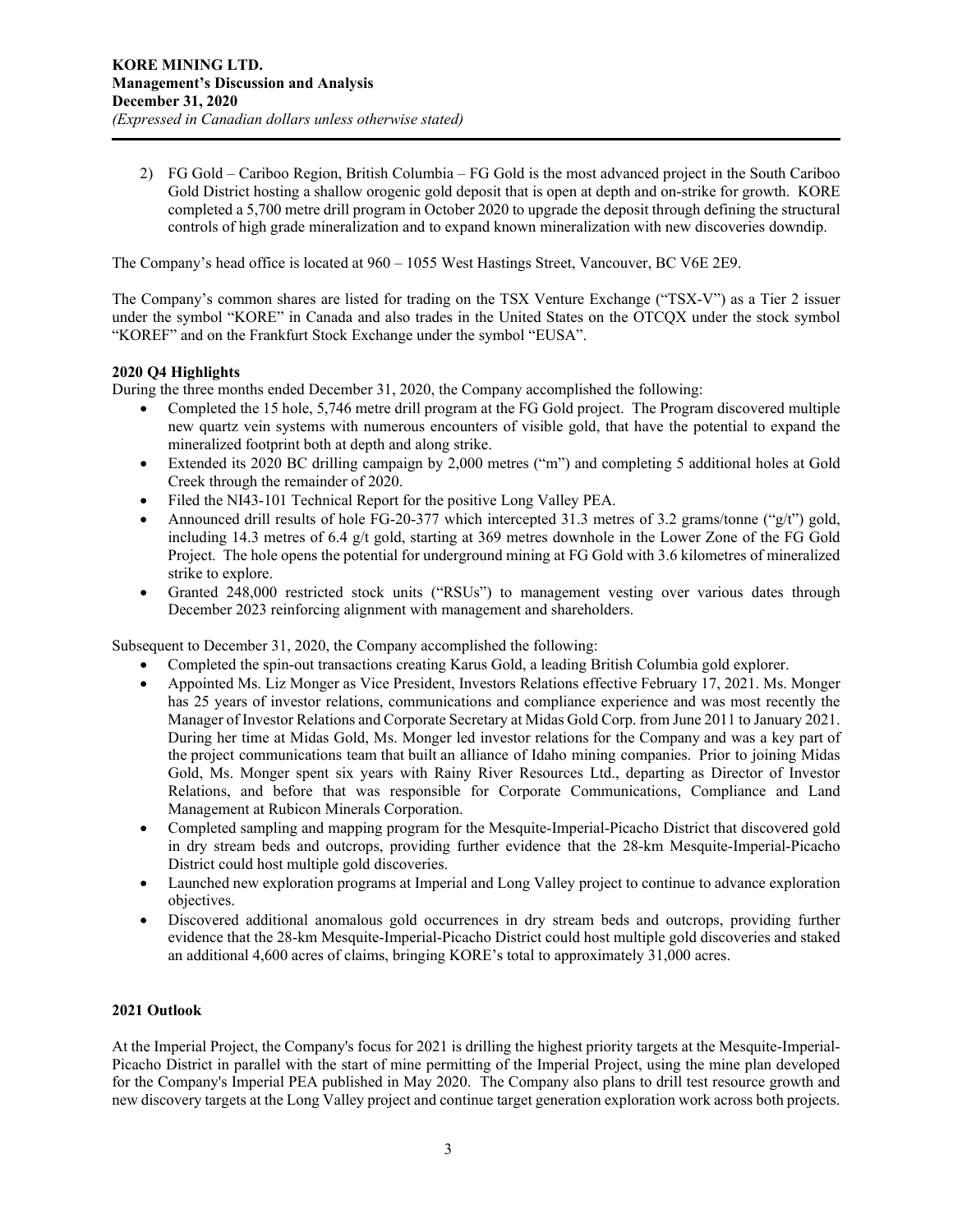## *Imperial Gold Project, , USA*

#### *Work Program Summary*

The Company has been actively expanding its footprint in Imperial County, and has hired permanent staff, including a Manager of Communications, a Manager of Environmental and Regulatory Affairs and a Senior Project Geologist. The Company has also secured office and warehouse space in Imperial City, California that will be suitable for supporting both our ongoing permitting and exploration activities.

The Company continues to explore the Mesquite-Imperial-Picacho district ("District") to discover new multi-million ounce oxide gold deposits. Programs are ongoing to generate drill targets and complete first pass mapping across the 28 kilometer District trend. 2020 geophysical and geochemistry work successfully proved the "fingerprinting" target strategy for making new discoveries in the District and generated multiple high priority drill targets. More work is planned for 2021 including: additional geochemistry and field mapping, infill geophysics and satellite alteration survey.

The Company is engaging with the BLM to permit a multi-year drilling program that will include exploration targets immediately east of the Mesquite Gold Mine (owned by Equinox Gold), targets immediately west of the Imperial Project as well as resource growth targets within the original Imperial Project. The District targets are to make new multi-million ounce oxide gold discoveries. The targets within the original Imperial Project are intended to grow the current resource, improving geologic understanding and delivering samples for metallurgical and geotechnical testing. Drilling is expected to start in H2 2021.

The Company continues to advance mine permitting efforts working closely with the local BLM office. The team is advancing engineering and environmental baseline work to submit the Plan of Operations for the mining project once the Record of Decision for the exploration drilling is granted. On the engineering and development work, Kappes Cassiday and Associates has completed heap leach and mine engineering to ensure a robust Plan of Operations suitable for submitting to the BLM. The Company expects to submit the mine Plan of Operations in the second half of 2020.

# *Long Valley, California, USA*

#### *Work Program Summary*

The Company is advancing drill permitting with the United States Forest Service for an exploration drill program. KORE plans to drill the highest priority oxide and sulphide targets in summer of 2021 subject to financing and permitting. Oxide targets are well defined by 2019 and 2020 field mapping, sampling and geophysics programs. Oxide targets are designed as step-outs to grow the current resources of the project. In addition, several drill pads will support deeper drill holes to test sulphide targets in the potential "boiling zone" of the deposit which could yield higher grades and open up the potential for underground mining at the project.

KORE also plans additional field mapping, sampling and geophysics to identify new drill targets on the recently staked 14,000 acres of exploration claims acquired by the Company in December 2020. The new claims have the potential to host new multi-million ounce oxide gold discoveries. The Company has also commissioned a satellite alteration survey of the entire claim area to further define potential target areas.

Drill program permitting is now progressing after 2020 delays in part due to a challenging fire season and COVID-19 related impacts to U.S. Forest Service ("USFS").

#### **Managing COVID-19**

In March 2020 the World Health Organization declared coronavirus COVID-19 a global pandemic. This contagious disease outbreak, which has continued to spread, and any related adverse public health developments, has adversely affected workforces, economies, and financial markets globally, potentially leading to an economic downturn.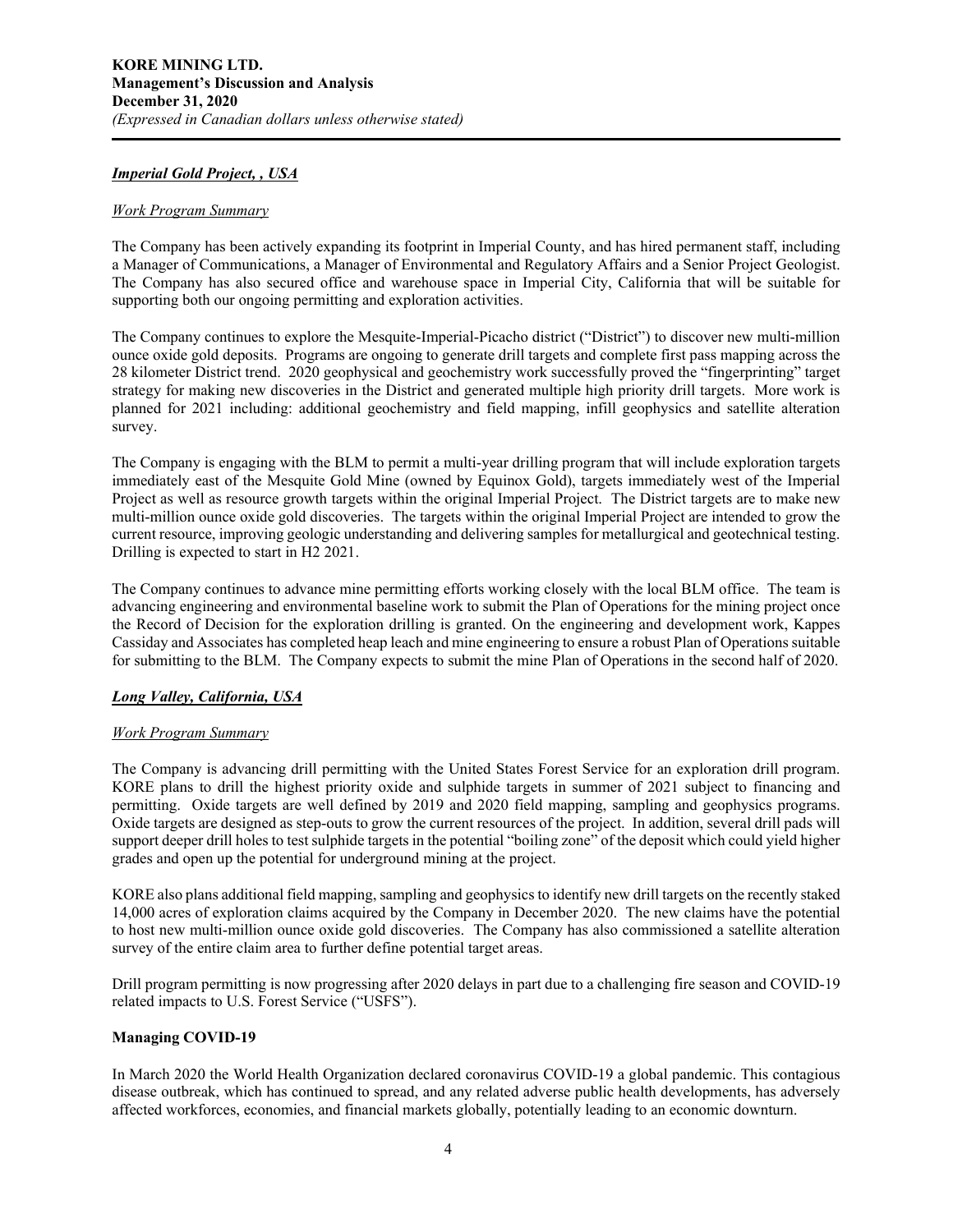The Company continues to operate as effectively as possible while mitigating the risk of exposure to employees, suppliers and local communities. The Company is respecting the guidelines of local, state and federal governments at each project. In Q3 2020, the Company donated 100 COVID-19 test kits recognizing a need in a local community.

All of our projects have experienced some impact from COVID-19. Imperial and Long Valley, rely on service providers and government agencies, many of which have been impacted by COVID-19. The Company has seen delays in drill permit processing for both Long Valley and Imperial, in part due to COVID-19. COVID-19 has also slowed down efforts to engage and build stakeholder relationships at our Imperial project. It is not possible for the Company to predict the duration or magnitude of the adverse results of the outbreak and its effects on the Company's business or ability to raise funds.

## *Project Summaries*

# *Imperial Gold Project, California, USA*

Imperial is located in Imperial County, southeastern California 26 miles northwest of the city of Yuma, Arizona, and 45 miles east-northeast of El Centro, California. The operating Mesquite Mine and the closed Picacho Mine are located roughly 10 miles to the west and east, respectively, and the closed American Girl Mine is about 8 miles south of the property.

Imperial consisted of 370 lode claims, 281 mill-site claims and 3 placer claims for a total of 654 claims covering a total area of approximately 5,721 acres. In September 2019, the Company staked the Mesquite-Picacho District consisting of 1,005 new claims covering approximately 20,411 acres and a further 4,600 acres in 2021 bringing the Company's total in the region to approximately 31,000 acres. The claims were staked to capture the entire gold trend that connects Equinox's operating Mesquite mine to Imperial and then continuing onto the now closed Picacho mine. The trend is underexplored and has the potential to host additional gold deposits.

The claims are administered by the U.S. Bureau of Land Management ("BLM") on federally owned lands. The unpatented mining claims (new and historic) are all in good standing with all holding fees paid for the current year. The claims will remain in effect for as long as the claim holding fees are paid to both the U.S. government and the county. The claims must also be maintained by ensuring that the claim posts and location notices are properly upright and visible.

# *Imperial PEA Summary*

In April 2020, the Company announced the results of its Imperial PEA on the Imperial project – see the April 6, 2020 news release; and published the full technical report in May 2020 – see the Company's website for full information and disclaimers. The Imperial PEA, with an effective date of April 6, 2020 and filed on May 19, 2020, was prepared in accordance with National Instrument 43-101 ("**NI 43-101**") by Global Resource Engineering (Denver) ("GRE") - Terre Lane, RMSME MMSAQP, Todd Harvey, PhD, RMSME and Glen Cole, P.Geo of SRK with support of Geo-Logic Associates - Monte Christie, GE PE. The team was led by Marc Leduc, P.Eng. the COO of KORE Mining.

The Imperial PEA scopes an open pit mine with run-of-mine heap leach processing of the 100% oxide mineralization. The Project benefits from nearby skilled labour, major highways and power infrastructure in place for the Mesquite Mine (Equinox – TSX:EQX) which is a similar scale open pit-heap leach gold mine ten miles to the east. The mine plan is sequenced in the Imperial PEA to be in full compliance with California's stringent reclamation requirements including backfilling of the open pits.

Note that a PEA is preliminary in nature, includes inferred mineral resources that are considered too speculative geologically to have the economic considerations applied to them that would enable them to be categorized as mineral reserves, and there is no certainty that the Imperial PEA will be realized. Mineral resources that are not mineral reserves do not have demonstrated economic viability. This Imperial PEA is a conceptual study, and the disclosure in this MD&A contains forward-looking information about potential future results and events. Please refer to the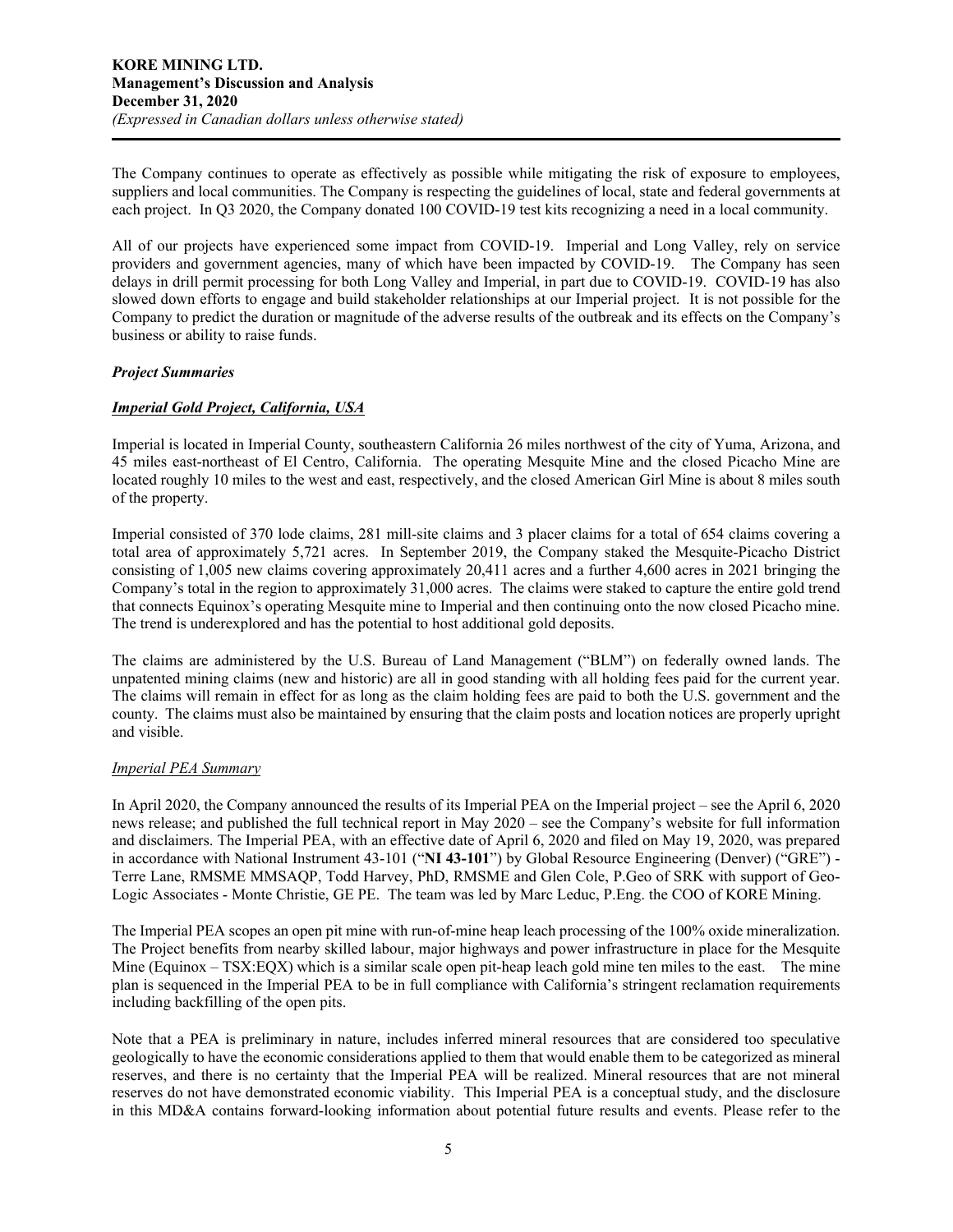cautionary statements in the footnotes below and the Cautionary Statements located at the end of this news release, which include associated assumptions, risks, uncertainties and other factors.

| <b>Economics</b>                                       |                           | $Pre-Tax$ | Post-Tax |
|--------------------------------------------------------|---------------------------|-----------|----------|
| Net present value (NPV <sub>5%</sub> ) at 0.75C\$/US\$ | C\$ millions              | \$584     | \$458    |
| Net present value (NPV $_{5\%}$ )                      | US\$ millions             | \$438     | \$343    |
| Internal rate of return (IRR)                          | $\%$                      | 52%       | 44%      |
| Payback (undiscounted)                                 | years                     | 2.3       | 2.7      |
| LOM avg. annual cash flow after tax $\&$ capital       | US\$ millions             | \$105     | \$90     |
| LOM cumulative cash flow (undiscounted)                | US\$ millions             | \$697     | \$580    |
| Gold price assumption                                  | US\$ per ounce            |           | \$1,450  |
| Mine life                                              | vears                     |           | 8        |
| Average annual mining rate                             | million tons/yr           |           | 43.4     |
| Average annual gold production                         | <i>thousand ounces/yr</i> | 146       |          |
| Total LOM recovered gold                               | million ounces            |           | 1.17     |
| Initial capital costs                                  | US\$ millions             |           | \$143.5  |

Unless otherwise stated, all masses are in short tons, which is the equivalent to 2,000 pounds or 907.2 kilograms.

Life-of-mine ("LOM") calculation and "Mine Life" is defined as the duration of mining operations, 8 years. There are additional years of site work for residual leaching, washing, back-filling and reclamation modelled.

The following table demonstrates the post-tax sensitivities of NPV and IRR to gold price per ounce. The base case, highlighted in the table below, assumes US\$1,450 per ounce of gold:

| <b>Economic Sensitivities to Gold Prices (post-tax)</b> |                    |      |  |  |  |
|---------------------------------------------------------|--------------------|------|--|--|--|
| Per ounce of gold                                       | $(NPV5%)$ millions | IRR% |  |  |  |
| US\$1,300                                               | US\$234            | 34%  |  |  |  |
| <b>US\$1,450</b>                                        | <b>US\$343</b>     | 44%  |  |  |  |
| US\$1,600                                               | <b>US\$450</b>     | 52%  |  |  |  |
| US\$1,800                                               | <b>US\$590</b>     | 64%  |  |  |  |
| US\$2,000                                               | <b>US\$729</b>     | 75%  |  |  |  |

# *Long Valley, California, USA*

The Long Valley Property is located in Mono County, east-central California, approximately 57 miles to the south of the town of Bridgeport and about 45 miles north of the town of Bishop, California. Both towns are connected by U.S. Highway 395, which passes a few miles west of the property. Access to the property from the highway is via a series of graded gravel roads. The project originally consisted of 95 contiguous, unpatented mining claims that cover an area of approximately 1,800 acres. . The claims are on federally owned lands administered by the U.S. Forest Service, U.S. Department of Agriculture. The surface rights in the area of the claims are owned by the U.S. government, with the area being subject to a surface grazing lease issued by the U.S. Forest Service.

In January and March 2020, KORE announced results from exploration programs at Long Valley that defined a new exploration strategy for both oxides and sulphides. The drill chip re-logging, geophysics, mapping and field sampling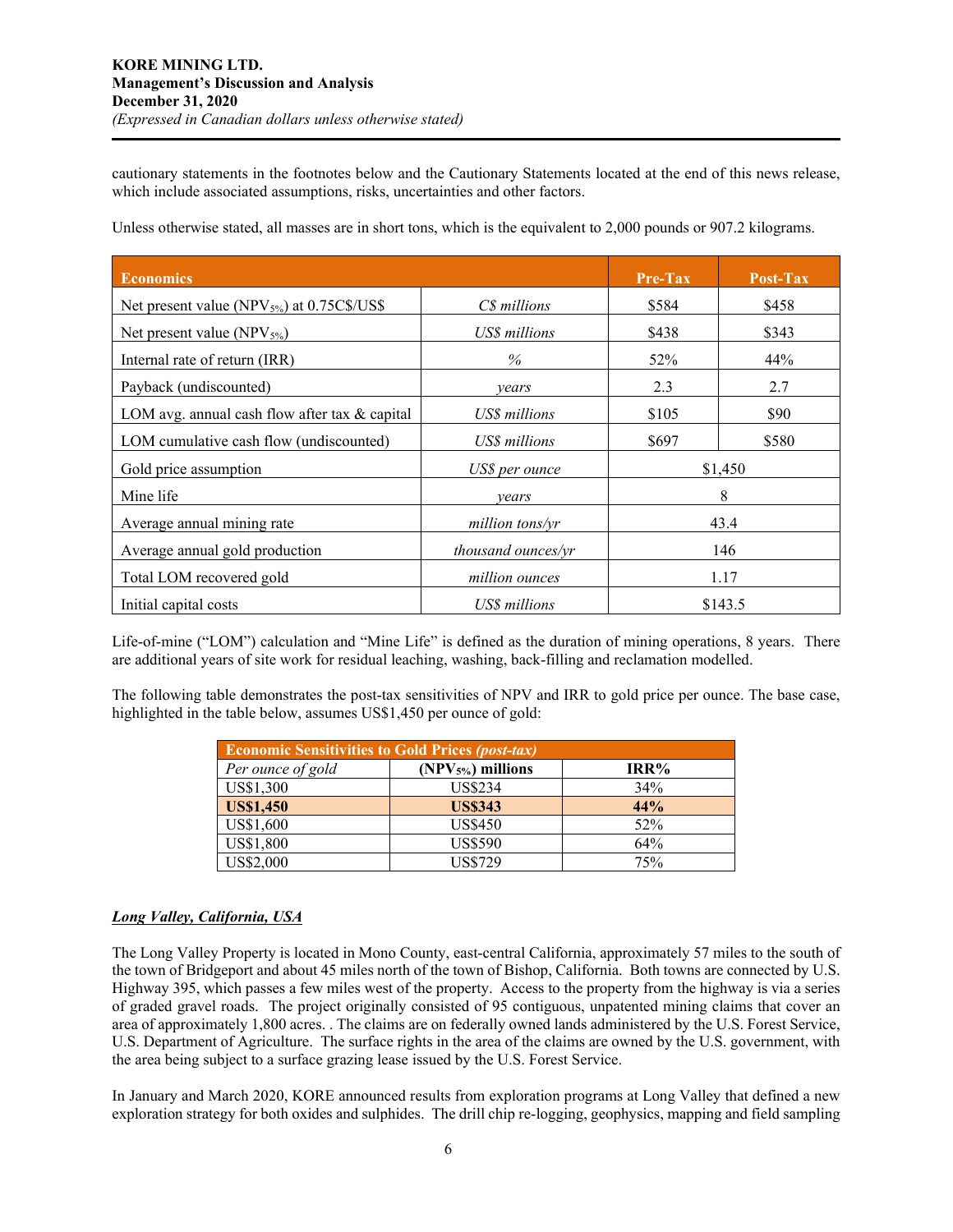generated data-driven, high priority oxide gold drill targets and defined clear targets for drilling sulphide "feeder" structures. KORE plans to drill the highest priority targets in the summer of 2021 subject to financing and permitting from the U.S. Forest Service.

In December 2020, the Company staked 14,104 acres of new claims, increasing scale of Long Valley project by 750% to 15,965 acres. The new district scale land package covers all deep-rooted fault structures of similar genesis to the Hilton Creek fault, the primary 'conduit' for current Long Valley epithermal gold/silver deposit and is highly prospective to host new epithermal gold deposit discoveries as well as step-out growth for the known Long Valley deposit.

# *Long Valley PEA Summary*

In August 2020, KORE commenced work on a Preliminary Economic Assessment for Long Valley ("LV PEA").

In September 2020, the Company announced the results of its LV PEA – see the September 15, 2020 news release; and published the full technical report in October 2020 – see the Company's website for full information and disclaimers. The LV PEA, with an effective date of September 21, 2020 and filed on October 27, 2020 was prepared in accordance with National Instrument 43-101 ("NI 43-101") by Global Resource Engineering (Denver) ("GRE") - Terre Lane, RMSME MMSAQP, Todd Harvey, PhD, RMSME in conjunction with a resource estimate prepared by Mine Development Associates and ("MDA") authored by Neil Prenn, PE and recent site geological studies by Steven Weiss, PhD, CPD, also of MDA. The team was led by Marc Leduc, P.Eng. the COO of KORE Mining.

The LV PEA scopes an open pit mine with heap leach processing of oxide and transition materials. The Project benefits from nearby skilled labour, major highways and power infrastructure. Long Valley has extensive oxide metallurgical testing which showed the oxide and transition materials are amenable to heap leaching and has the potential for high recoveries. The shallow nature of the deposit enables the LV PEA to be in full compliance with California's stringent reclamation requirements including backfilling of the open pit.

Note that a PEA is preliminary in nature, includes inferred mineral resources that are considered too speculative geologically to have the economic considerations applied to them that would enable them to be categorized as mineral reserves, and there is no certainty that the LV PEA will be realized. Mineral resources that are not mineral reserves do not have demonstrated economic viability. This LV PEA is a conceptual study, and the disclosure in this MD&A contains forward-looking information about potential future results and events. Please refer to the cautionary statements in the footnotes below and the Cautionary Statements located at the end of this news release, which include associated assumptions, risks, uncertainties and other factors.

Unless otherwise stated, all masses are in short tons, which is the equivalent to 2,000 pounds or 907.2 kilograms.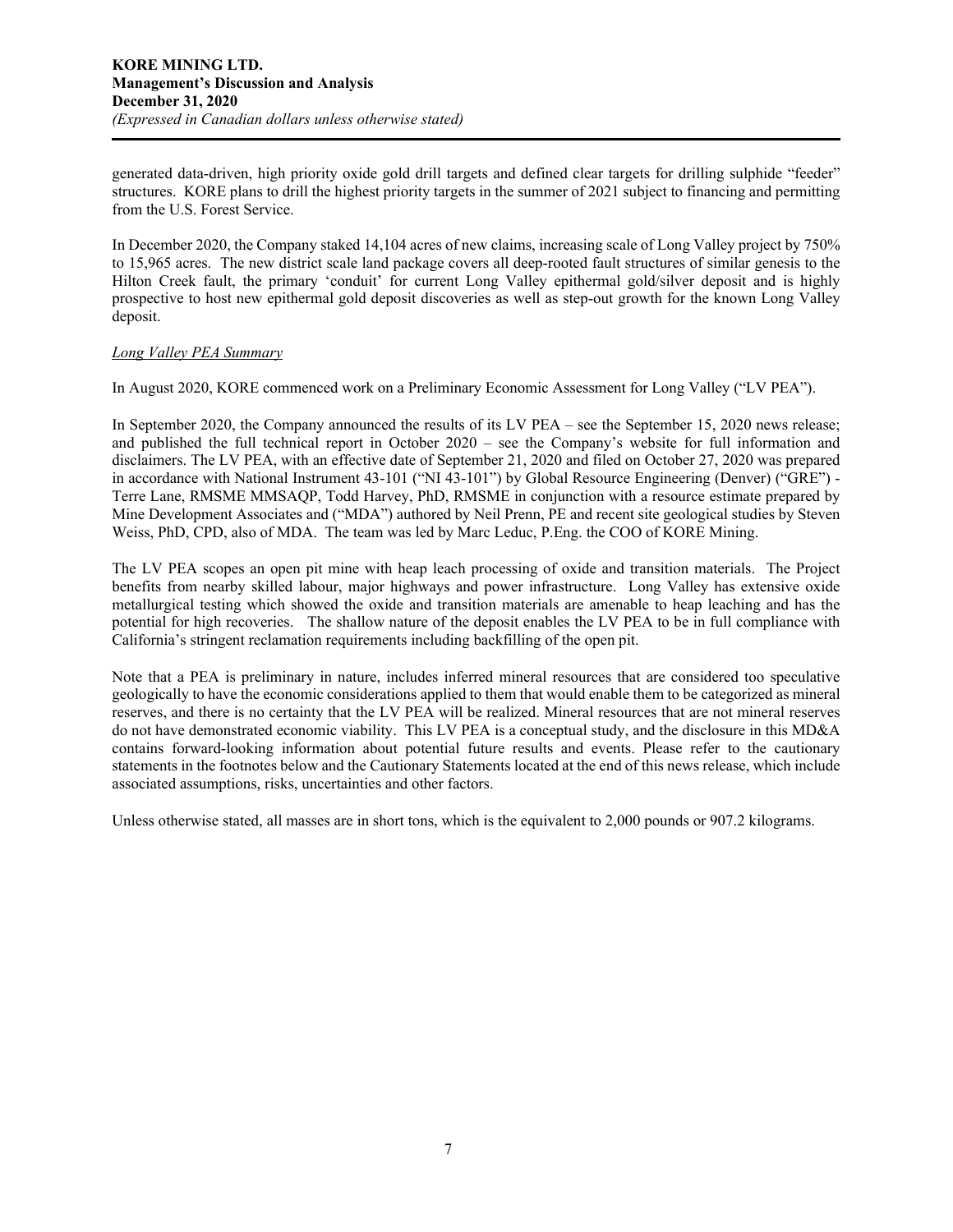# **KORE MINING LTD. Management's Discussion and Analysis December 31, 2020** *(Expressed in Canadian dollars unless otherwise stated)*

| <b>Economics</b>                                  |                           | Pre-Tax | Post-Tax |
|---------------------------------------------------|---------------------------|---------|----------|
| Net present value (NPV $_{5\%}$ ) at 0.75C\$/US\$ | C\$ millions              | \$463   | \$364    |
| Net present value (NPV $_{5\%}$ )                 | US\$ millions             | \$347   | \$273    |
| Internal rate of return (IRR)                     | $\%$                      | 57%     | 48%      |
| Payback (undiscounted)                            | vears                     | 1.6     | 1.8      |
| LOM avg. annual cash flow after tax $&$ capital   | US\$ millions             | \$96    | \$83     |
| LOM cumulative cash flow (undiscounted)           | US\$ millions             | \$475   | \$385    |
| Gold price assumption                             | US\$ per ounce            |         | \$1,600  |
| Mine life                                         | years                     |         | 7        |
| Average annual mining rate                        | million tons/yr           |         | 18.5     |
| Average annual gold production                    | <i>thousand ounces/yr</i> | 102     |          |
| Total LOM recovered gold                          | million ounces            |         | 717      |
| Initial capital costs                             | US\$ millions             |         | \$161    |

Life-of-mine ("LOM") calculation and "Mine Life" is defined as the duration of mining operations, 7 years. There are additional years of site work for residual leaching, washing, back-filling and reclamation modelled.

The following table demonstrates the post-tax sensitivities of NPV and IRR to gold price per ounce. The base case, highlighted in the table below, assumes US\$1,600 per ounce of gold:

| <b>Economic Sensitivities to Gold Prices (post-tax)</b> |                               |      |  |  |  |
|---------------------------------------------------------|-------------------------------|------|--|--|--|
| Per ounce of gold                                       | (NPV <sub>5%</sub> ) millions | IRR% |  |  |  |
| US\$1,200                                               | <b>US\$97</b>                 | 25%  |  |  |  |
| US\$1,400                                               | <b>US\$187</b>                | 38%  |  |  |  |
| <b>US\$1,600</b>                                        | <b>US\$273</b>                | 48%  |  |  |  |
| US\$1,800                                               | <b>US\$352</b>                | 58%  |  |  |  |
| US\$2,000                                               | <b>US\$438</b>                | 67%  |  |  |  |
| US\$2,200                                               | <b>US\$524</b>                | 76%  |  |  |  |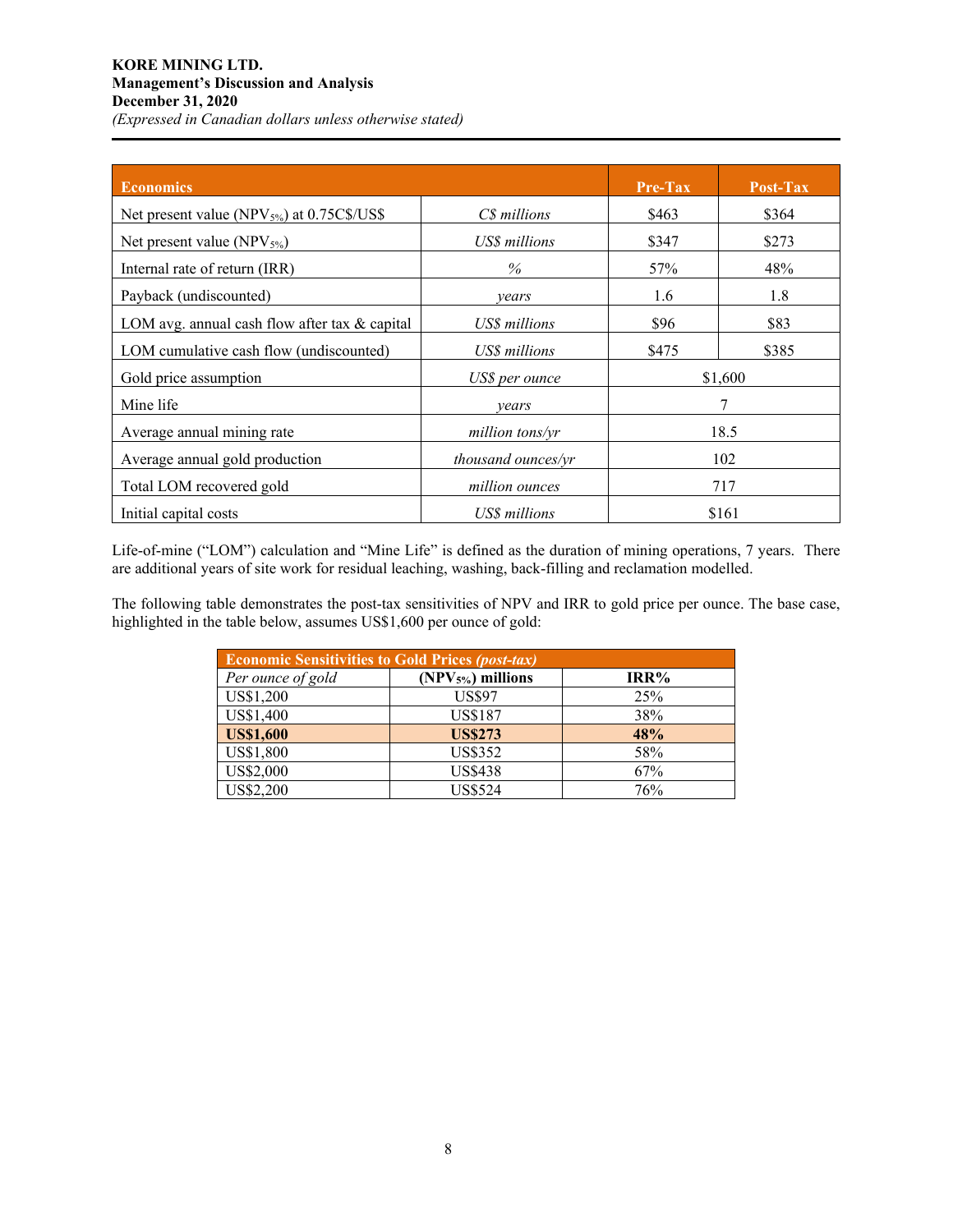# *NI 43-101 Resource Estimate Summary*

|                          | <b>Size</b><br>(tonnes) | Grade<br>(g/t) | Au<br>(oz) | Au Cut-off<br>(g/t) |
|--------------------------|-------------------------|----------------|------------|---------------------|
| Indicated                |                         |                |            |                     |
| Long Valley $1$          | 63,669,000              | 0.59           | 1,217,000  | $0.17 \& 0.21$      |
| Imperial <sup>2</sup>    | 45,703,000              | 0.59           | 877,000    | 0.1                 |
| <b>TOTAL M&amp;I</b>     | 09,372000               | 0.59           | 2,094,000  |                     |
| Inferred                 |                         |                |            |                     |
| Long Valley <sup>3</sup> | 22,052,000              | 0.64           | 456,000    | $0.17 \& 0.21$      |
| Imperial <sup>4</sup>    | 90,876,000              | 0.46           | 1,336,000  | 0.1                 |
| <b>TOTAL INFERRED</b>    | 112,928,000             | 0.54           | 1,792,000  |                     |

<sup>&</sup>lt;sup>1</sup> "Preliminary Economic Assessment NI 43-101 – Technical Report Long Valley Project, Mono County, California", effective date September 21, 2020 and issued on October 27, 2020 by Terre Lane and Todd Harvey of Global Resource Engineering and Neil Prenn and Steven I. Weiss of Mine Development Associates. Oxide cut off 0.17 g/t; Transition & sulphide cut-off 0.21 g/t. See the technical report for more details – available at www.koremining.com or www.sedar.com.

<sup>&</sup>lt;sup>2</sup> "Preliminary Economic Assessment – Technical Report Imperial Gold Project, California, USA" dated May 19, 2020 by Terre Lane, RMSME and Dr. Todd Harvey, RMSME of GRE and, Glen Cole - P.Geo. of SRK Consulting (Canada) Inc. See the technical report for more details – available at www.koremining.com or www.sedar.com.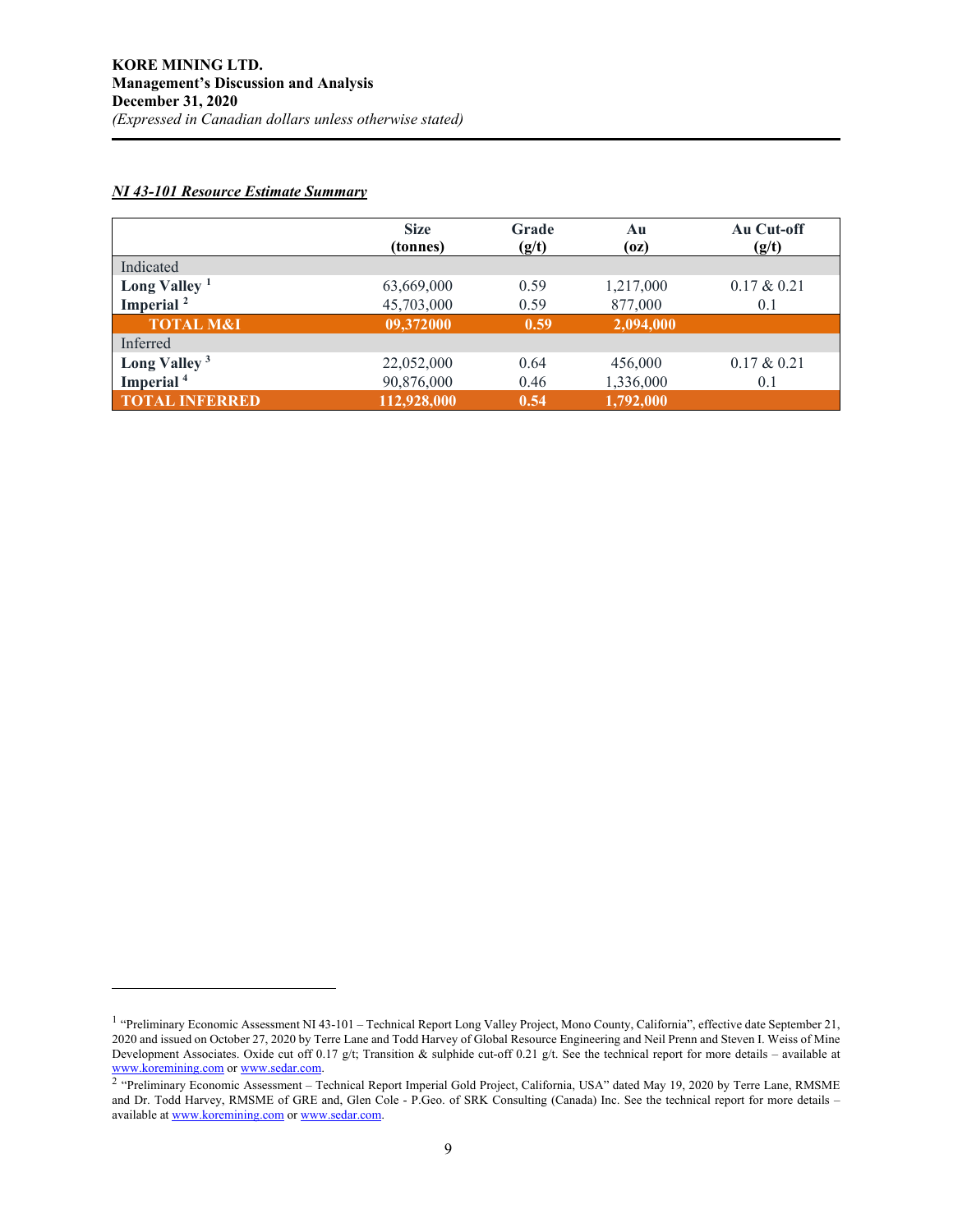## **Exploration & Evaluation Expenses**

Following is a summary of accumulated acquisition costs and exploration and evaluation expenses by project for the years ended December 31, 2020 and 2019:

| As at December 31, 2020                  | <b>Imperial</b><br><b>Long Valley</b> |                 | South Cariboo* |
|------------------------------------------|---------------------------------------|-----------------|----------------|
| <b>Acquisition Costs</b>                 | \$515,359                             | \$1,330,951     | \$1,002,970    |
| For the year ended December 31, 2020     | <b>Long Valley</b>                    | <b>Imperial</b> | South Cariboo* |
| Exploration and evaluation expenses      |                                       |                 |                |
| Assay and sampling                       |                                       | \$38,189        | \$195,141      |
| Claim maintenance and staking            | 133,388                               | 631,773         | 2,850          |
| Community consultation                   |                                       | 104,588         |                |
| Drilling                                 |                                       |                 | 1,539,982      |
| Engineering, metallurgy and geotechnical | 289,321                               | 375,619         |                |
| Environmental                            | 48                                    | 105,059         | 3,225          |
| Contractors and geological support       | 46,062                                | 437,412         | 502,489        |
| Geophysics                               | 83,635                                | 32,459          | 44,583         |
| Travel $&$ camp costs                    | 21,402                                | 82,426          | 342,202        |
| Cost recovery                            | (7,978)                               |                 |                |
|                                          | 565,878                               | 1,807,525       | 2,630,472      |

| As at December 31, 2019                  | <b>Long Valley</b><br><b>Imperial</b> |                 | South Cariboo* |
|------------------------------------------|---------------------------------------|-----------------|----------------|
| <b>Acquisition Costs</b>                 | \$504,271                             | \$              | \$868,743      |
| For the year ended December 31, 2020     | <b>Long Valley</b>                    | <b>Imperial</b> | South Cariboo* |
| Exploration and evaluation expenses      |                                       |                 |                |
| Assay and sampling                       | 31,850                                | \$5,740         | \$10,432       |
| Claim maintenance and staking            | 32,581                                | 782,763         |                |
| Engineering, metallurgy and geotechnical |                                       | 219,101         |                |
| Environmental                            | 14,202                                | 14,401          |                |
| Contractors and geological support       | 65,028                                | 86,441          | 56,030         |
| Geophysics                               |                                       | 152,576         |                |
| Property taxes                           | 4,696                                 | 13,379          |                |
| Travel & camp costs                      | 27,758                                | 58,403          | 23,797         |
| Cost recovery                            | (197,929)]                            |                 | (201, 366)     |
|                                          | (21, 814)                             | 1,332,804       | (111, 107)     |

\*South Cariboo consists of FG Gold project and Gold Creek projects which were subsequently spun out to Karus Gold in January 2021.

## **Selected Annual Information**

The following is a summary of selected financial data for the Company for the three recent fiscal years ended December 31, 2020, 2019 and 2018, and should be read in conjunction with such financial statements, which have been prepared in accordance with IFRS: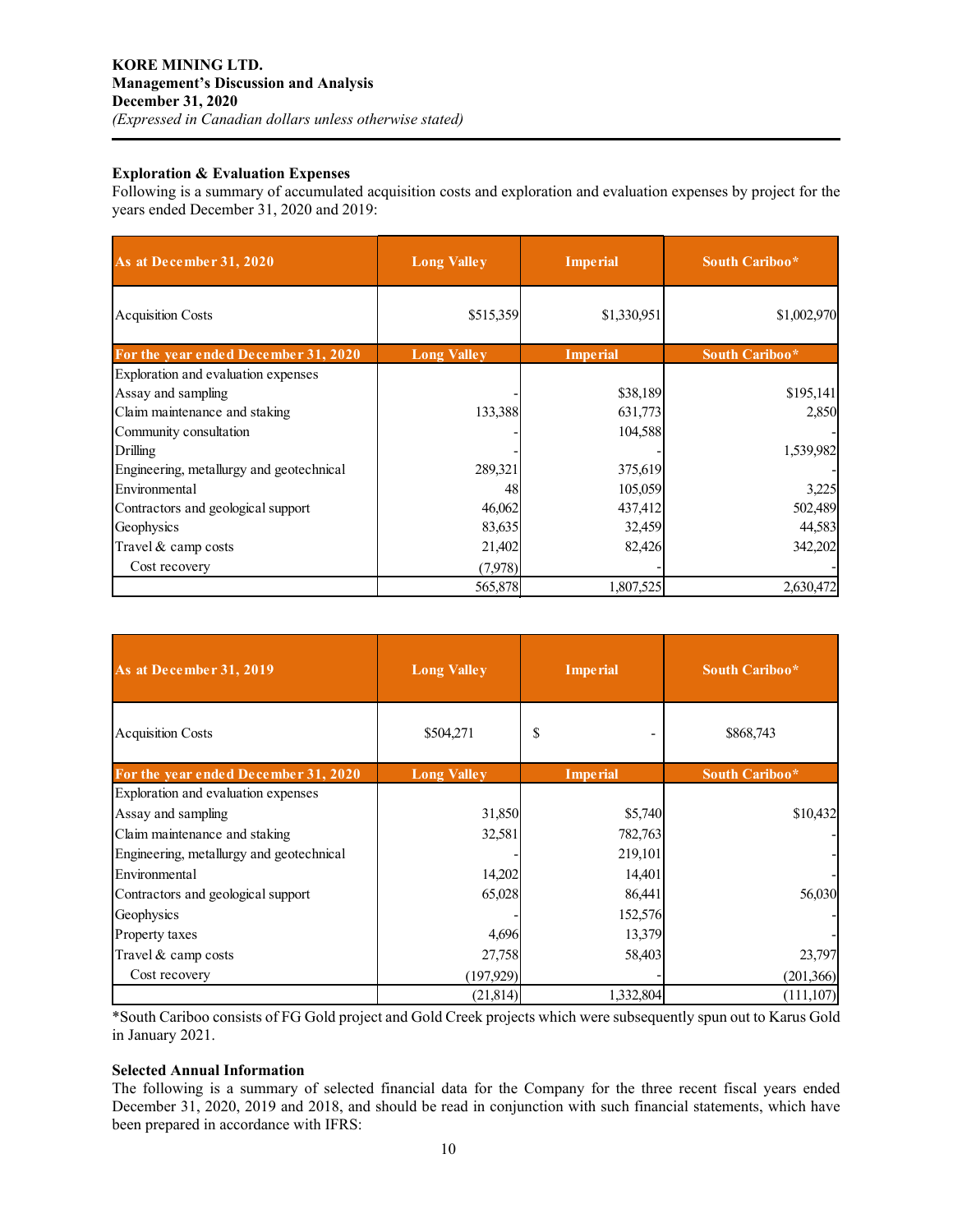| <b>Item</b>                      | <b>Fiscal year ended</b><br><b>December 31, 2020</b> | <b>Fiscal year ended</b><br><b>December 31, 2019</b> | <b>Fiscal year ended</b><br><b>December 31, 2018</b> |
|----------------------------------|------------------------------------------------------|------------------------------------------------------|------------------------------------------------------|
| Net Loss                         | \$9,195,483                                          | \$1,790,324                                          | \$4,505,122                                          |
| Basic and diluted loss per share | \$0.09                                               | \$0.02                                               | \$0.07                                               |
| Total Assets                     | \$8,384,844                                          | \$4,872,875                                          | \$2,174,535                                          |

# **Results of Operations**

For the three months ended December 31, 2020

During the three months ended December 31, 2020, the Company's net loss was \$3,647,534 (2019 - \$1,105,631). The main contributors for the decrease were:

- Exploration and evaluation expenses increased by \$1,499,350 for the three months ended December 31, 2020 to \$1,732,243 in 2020 (2019 - \$232,894) as a result of increased activity primarily at Imperial and Long Valley.
- Professional fees increased by \$227,701 for the three months ended December 31, 2020 to \$521,152 (2019 -\$293,451) as a result of increased activity at the Company's US operations.
- Share-based compensation costs increased by \$134,090 for the three months ended December 31, 2020 to \$210,237 (2019 - \$76,147) as a result of the timing of grants and vesting of stock options in 2019 and 2020.

#### For the year ended December 31, 2020

During the year ended December 31, 2020, the Company's net loss was \$9,195,483 (2019 - \$1,790,324). The main contributors for the increase were:

- Exploration and evaluation expenses increased by \$3,803,993 to \$5,003,875 (2019 \$1,199,883) for the year ended December 31, 2020 as a result of increased exploration activity, including drilling of the Company's FG Gold and Gold Creek projects
- Professional fees increased by \$379,529 to \$959,093 (2019 \$579,564) primarily as a result of increased support for the development of the Imperial project.
- Marketing and investor relations increased by \$525,689 to an expense of \$1,244,555 (2019 \$718,866) as a result of increased campaigns and conferences to increase the profile of KORE, including spreading the message of the Company's completed PEA for both Imperial and Long Valley in 2020.
- Gain on royalty sale of \$2,140,749 was recorded in May 2019 in connection with the Company's sale of a royalty to Macquarie on the Imperial project, which was a non-recurring event decreasing total loss for the year ended December 31, 2019.

# **Summary of Quarterly Results**

The following table shows selected quarterly financial information for each of the last eight quarters:

|                                                | $31 - Dec-20$ | $30-$ Sep-20 | $30 - Jun - 20$ | 31-Mar-20 31-Dec-19 30-Sep-19 30-Jun-19 31-Mar-19     |        |        |        |           |
|------------------------------------------------|---------------|--------------|-----------------|-------------------------------------------------------|--------|--------|--------|-----------|
| Net income (loss)                              | (3.647.534)   | (2,849,476)  | 1.288.253)      | $(1,410,220)$ $(1,105,631)$ $(1,728,325)$ \$1,555,871 |        |        |        | (512.239) |
| Basic and diluted earnings (loss)<br>per share | (0.04)        | (0.03)       | (0.01)          | (0.02)                                                | (0.01) | (0.02) | \$0.02 | (0.01)    |

# **Liquidity, Capital Resources and Going Concern**

The consolidated financial statements have been prepared on a going concern basis which assumes that the Company will be able to realize its assets and discharge its liabilities in the normal course of business for the foreseeable future.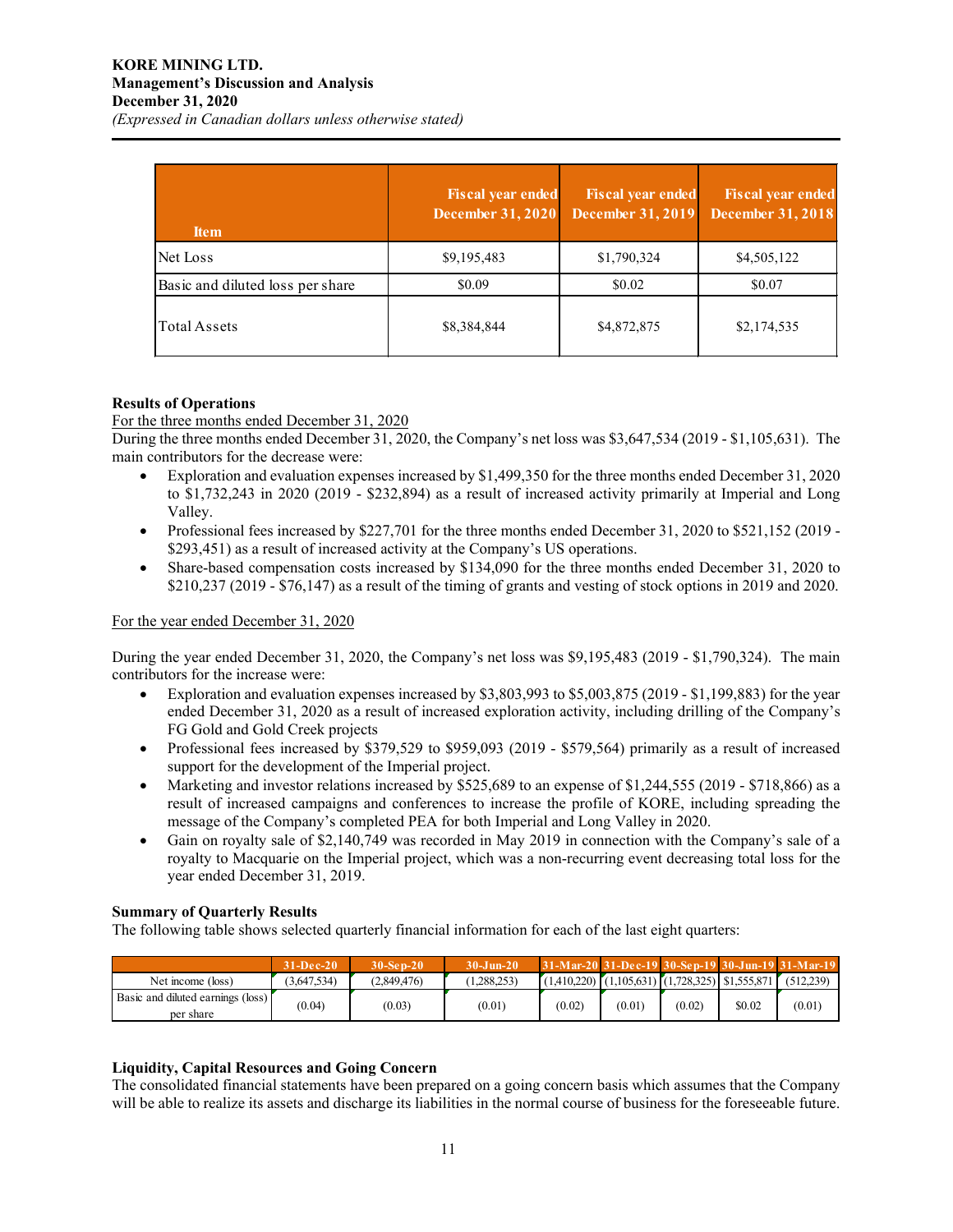The continuing operations of the Company are dependent upon the Company's ability to arrange adequate financing in the near term. However, there can be no assurance that the Company will be able to obtain adequate financing in the future or that the terms of such financing will be favourable. If adequate financing is not available when required, the Company may be required to delay, scale back or eliminate various programs and may be unable to continue operations. The Company will seek such additional financing through debt or equity offerings, but there can be no assurance that such financing will be available on terms acceptable to the Company or at all.

As at December 31, 2020, the Company had a cash balance of \$5,272,526 and working capital of \$3,832,027 with current liabilities of \$1,440,499. The Company has incurred losses since inception and does not generate any cash inflows from operations. For the year ended December 31, 2020, cash used in operating activities totaled \$8,620,335.

The Company expects it will need to raise additional capital to carry out its planned objectives, including drilling on both Long Valley and Imperial in 2021. While the Company has been successful in the past in obtaining financing, there is no assurance that it will be able to obtain adequate financing in the future or that such financing will be on terms that are acceptable to the Company and, as a result, this material uncertainty gives rise to significant doubt regarding the going concern assumption and, accordingly, the ultimate appropriateness of the use of accounting principles applicable to a going concern. The Company's consolidated financial statements do not reflect the adjustments to the carrying values of assets and liabilities and the reported expenses and balance sheet classifications that would be necessary if the Company were unable to realize its assets and settle its liabilities as a going concern in the normal course of operations for at least 12 months following the year end. These adjustments could be material.

# *Cash Used In Operating Activities*

Net cash used in operating activities during the year ended December 31, 2020 was \$8,620,335 (December 31, 2019 cash used in operations - \$3,999,132). Cash used in operating activities primarily related to operations during the period, including exploration and evaluation expenses, professional fees, management fees and marketing costs, as well as the settlement of outstanding liabilities.

# *Cash Provided by Financing Activities*

Net cash provided by financing activities during the year ended December 31, 2020 was \$11,962,683 (December 31, 2019 cash used in operations - \$4,779,215). Cash provided by financing activities primarily related to the Company's private placements for gross proceeds of \$10,500,000, supplemented by cash inflows from the exercise of options and warrants during 2020.

# **Outstanding Share Data**

The Company's authorized share capital consists of an unlimited number of common shares without par value. At December 31, 2020, there were 106,074,912 shares issued and outstanding.

Subsequent to December 31, 2020, 150,000 options were exercised for proceeds of \$65,250.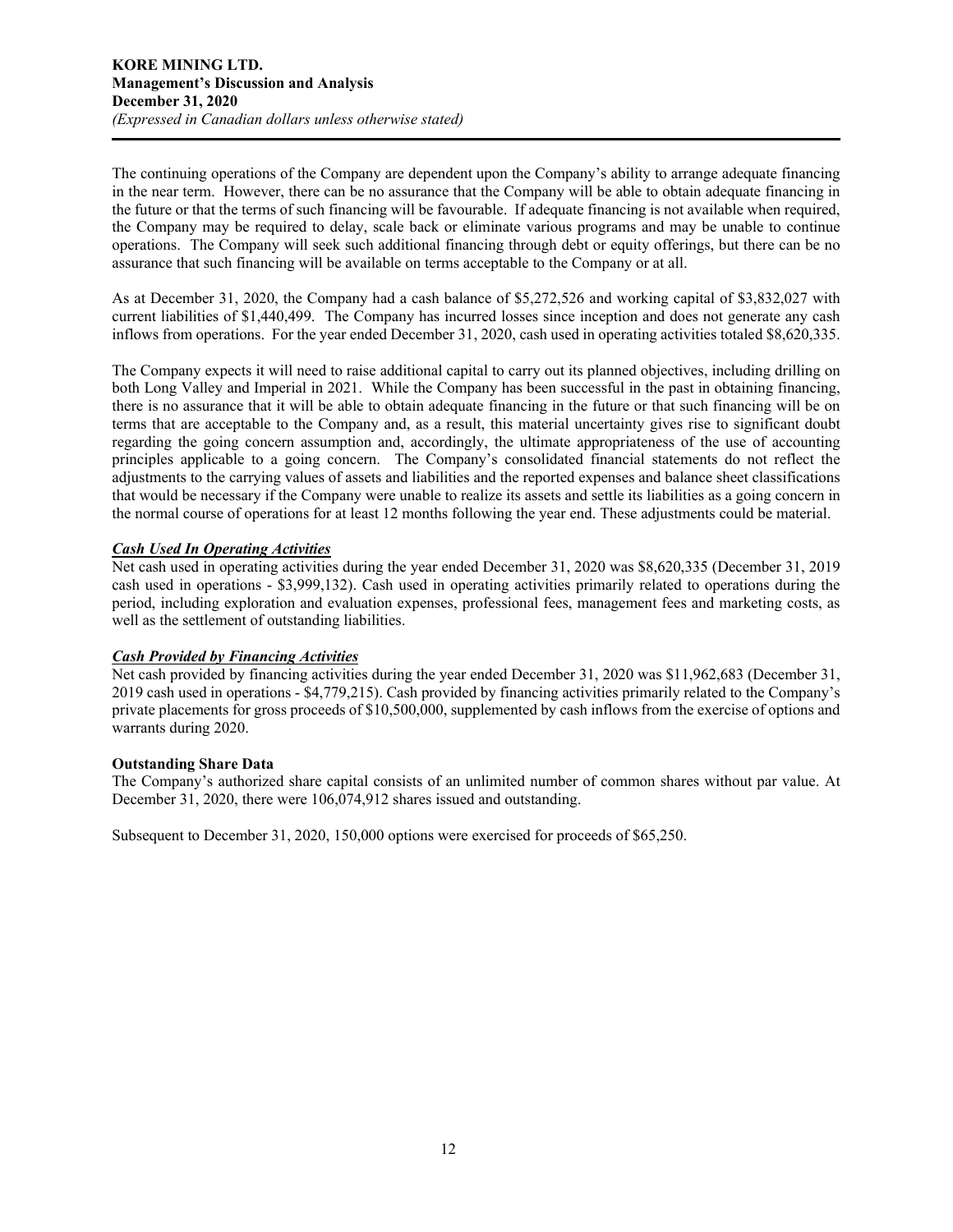|                                        | Number of<br><b>Shares/Options/</b><br><b>Warrants</b> | <b>Exercise Price</b> | <b>Expiry Date</b>  |
|----------------------------------------|--------------------------------------------------------|-----------------------|---------------------|
| Issued and Outstanding Shares          | 106,224,912                                            |                       |                     |
| Warrants                               | 3,000,000                                              |                       | $$1.50 22$ -Jul-22  |
| Warrants                               | 500,000                                                |                       | $$1.50$  27-Jul-22  |
| <b>Stock Options</b>                   | 1,250,000                                              |                       | $$0.50 01-Nov-23$   |
| <b>Stock Options</b>                   | 2,166,668                                              |                       | $$0.14$   12-Jan-24 |
| <b>Stock Options</b>                   | 150,000                                                |                       | $$0.25$ 09-May-24   |
| <b>Stock Options</b>                   | 2,600,000                                              |                       | $$0.27$ 03-Jul-24   |
| <b>Stock Options</b>                   | 500,000                                                |                       | $$0.29118-Oct-24$   |
| <b>Stock Options</b>                   | 850,000                                                |                       | $$0.44$   27-Apr-25 |
| <b>Stock Options</b>                   | 400,000                                                |                       | $$1.50 03-Sep-25$   |
| <b>Stock Options</b>                   | 200,000                                                |                       | $$1.34 30-Nov-25$   |
| <b>Stock Options</b>                   | 250,000                                                |                       | \$1.00 17-Feb-26    |
| <b>Restricted Stock Units</b>          | 248,000                                                | NA                    | NA                  |
| <b>Fully Diluted at April 29, 2021</b> | 118,339,580                                            |                       |                     |

As of the date of this MD&A, the following shares, warrants and options were outstanding:

#### **Subsequent events**

Subsequent to December 31, 2020, the Company:

- Granted 250,000 stock options with an exercise price of \$1.00 and a term of 5 years.
- Received \$65,250 in gross proceeds and issued 150,000 shares pursuant to the exercise of 150,000 options with an exercise price of \$0.435.
- Completed the spinout of Karus Gold Corp. ("Karus Gold") in January 2021 upon receipt of shareholder approval. The spinout was executed pursuant to the terms of an Arrangement Agreement dated December 2020 between the Company and Karus Gold where the Company would be reorganized into two companies by way of a plan of arrangement. As part of the Arrangement Agreement, the Company, prior to the close of the spinout, reorganised such that its Canadian gold exploration assets (being the FG Gold, Gold Creek and White Gold Projects), as well as related equipment were transferred to Karus Gold in exchange for shares of Karus Gold, which were then distributed to shareholders of the Company on the basis of one Karus Gold share for every two shares of the Company held by each shareholder. This transaction will be accounted for in Q1 2021.

Pursuant to the terms of the Arrangement Agreement, the Company agreed to a secured loan to Karus Gold for an initial \$500,000 at a rate of 8% per year for up to one year, which was fully repaid with interest as of the date of these financial statements, and Karus Gold issued a 2% NSR to the Company on all claims not already encumbered.

#### **Financial Instruments and Risk Management**

#### **Financial Risk Management**

The Company may be exposed to risks of varying degrees of significance which could affect its ability to achieve its strategic objectives. The main objectives of the Company's risk management processes are to ensure that risks are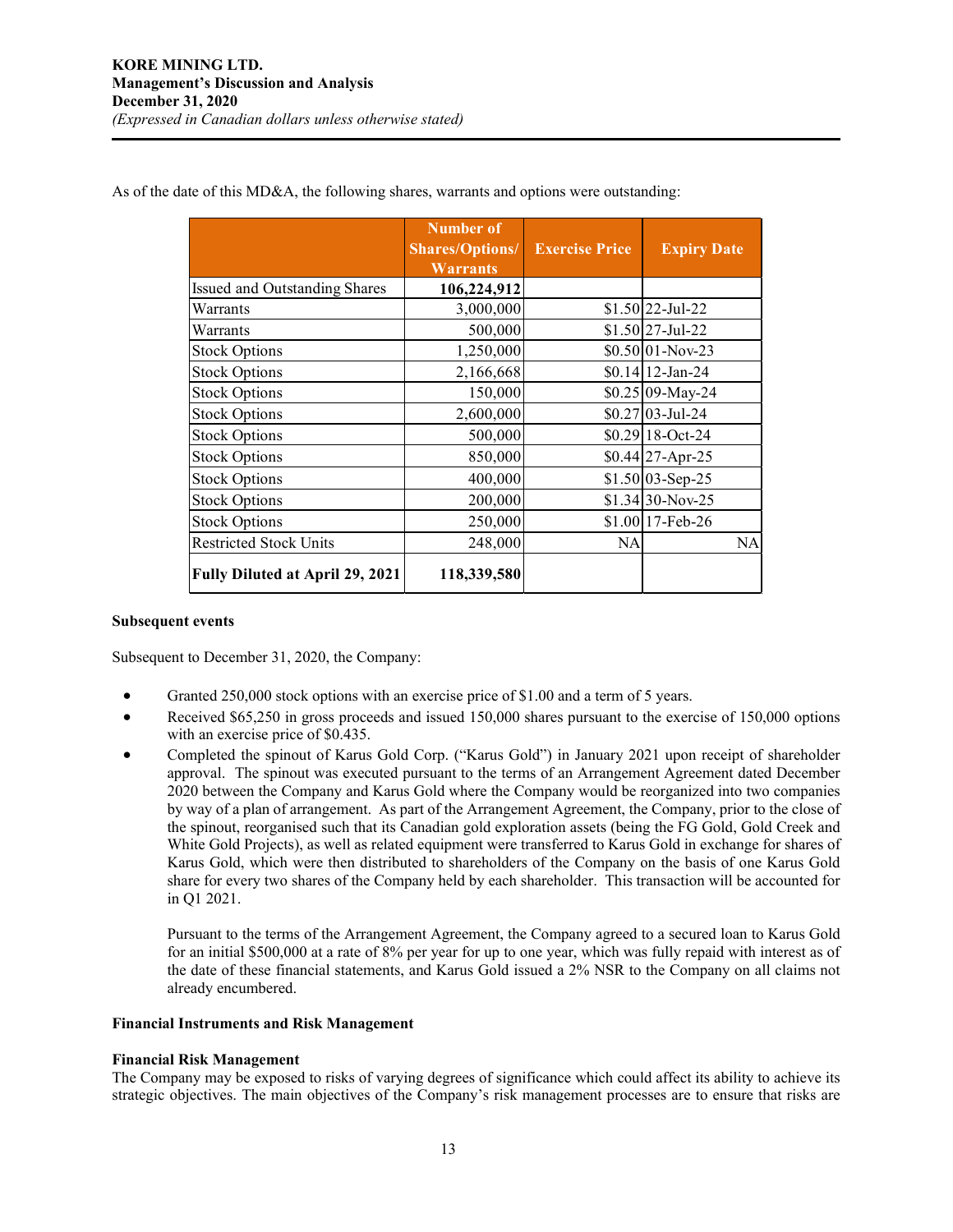properly identified and that the capital base is adequate in relation to those risks. The principal risks to which the Company is exposed are described below.

#### **a.** Credit risk

Credit risk is the risk of potential loss to the Company if a counterparty to a financial instrument fails to meet its contractual obligations. The Company's credit risk is primarily attributable to its cash.

The Company has assessed its exposure to credit risk on its cash and has determined that such risk is minimal. The majority of the Company's cash is held with reputable financial institutions in Canada.

## **b.** Liquidity Risk

Liquidity risk is the risk that the Company is not able to meet its financial obligations as they fall due. As at December 31, 2020, the Company had working capital of \$3,832,027 and it does not have any long term monetary liabilities. The Company will seek additional financing through debt or equity offerings, but there can be no assurance that such financing will be available on terms acceptable to the Company or at all. The Company's approach to managing liquidity risk is to ensure that it will have sufficient liquidity to meet liabilities when they fall due. As at December 31, 2020, the Company had cash of \$5,272,526 to settle current liabilities of \$1,334,352. The Company's financial liabilities have contractual maturities of 30 days or are due on demand and are subject to normal trade terms. See Liquidity, Capital Resources and Going Concern" for more information.

#### **c.** Interest rate risk

Interest rate risk is the risk arising from the effect of changes in prevailing interest rates on the Company's financial instruments. The Company holds its cash and cash equivalents on which it earns variable rates of interest, and may therefore be subject to a certain amount of risk, though this risk is considered by management to be immaterial.

## **d.** Foreign currency risk

Foreign currency risk is the risk that the fair value of, or future cash flows from, the Company's financial instruments will fluctuate because of changes in foreign exchange rates. The Company maintains its cash reserves in Canadian and United States dollars. The portion of the Company's funds held in US dollars are subject to fluctuations in foreign exchange rates.

At December 31, 2020, the Company has certain monetary items denominated in United States dollars. Based on these net exposures, a 10% appreciation or depreciation of the Canadian dollar against the United States dollar would result in an increase or decrease of \$72,763 in the Company's net loss.

#### **Fair Values**

The carrying values of cash, deposits and other receivables and trade and other accounts payable approximate fair values due to their short-term to maturity nature or the ability to readily convert to cash.

#### **Related Party Transactions and Balances**

During the twelve months ended December 31, 2020, the related party transactions (excluding key management compensation) were as follows:

a) A company owned by a relative of a director provided marketing consulting services of \$nil (2019 - \$28,250) for the twelve months ended December 31, 2020.

b) Amounts owing to related parties are unsecured, non-interest bearing and due on demand. As at December 31, 2020, \$3,285 (2019 - \$95,332) is due and \$312,500 (2019 -\$nil) has been accrued as payable to related parties.

#### **Key Management Compensation**

Key management are those personnel having the authority and responsibility for planning, directing and controlling the Company and include the Chairman, President & Chief Executive Officer, Chief Financial Officer, Chief Operating Officer and Directors. For the year ended December 31, 2020, total key management compensation was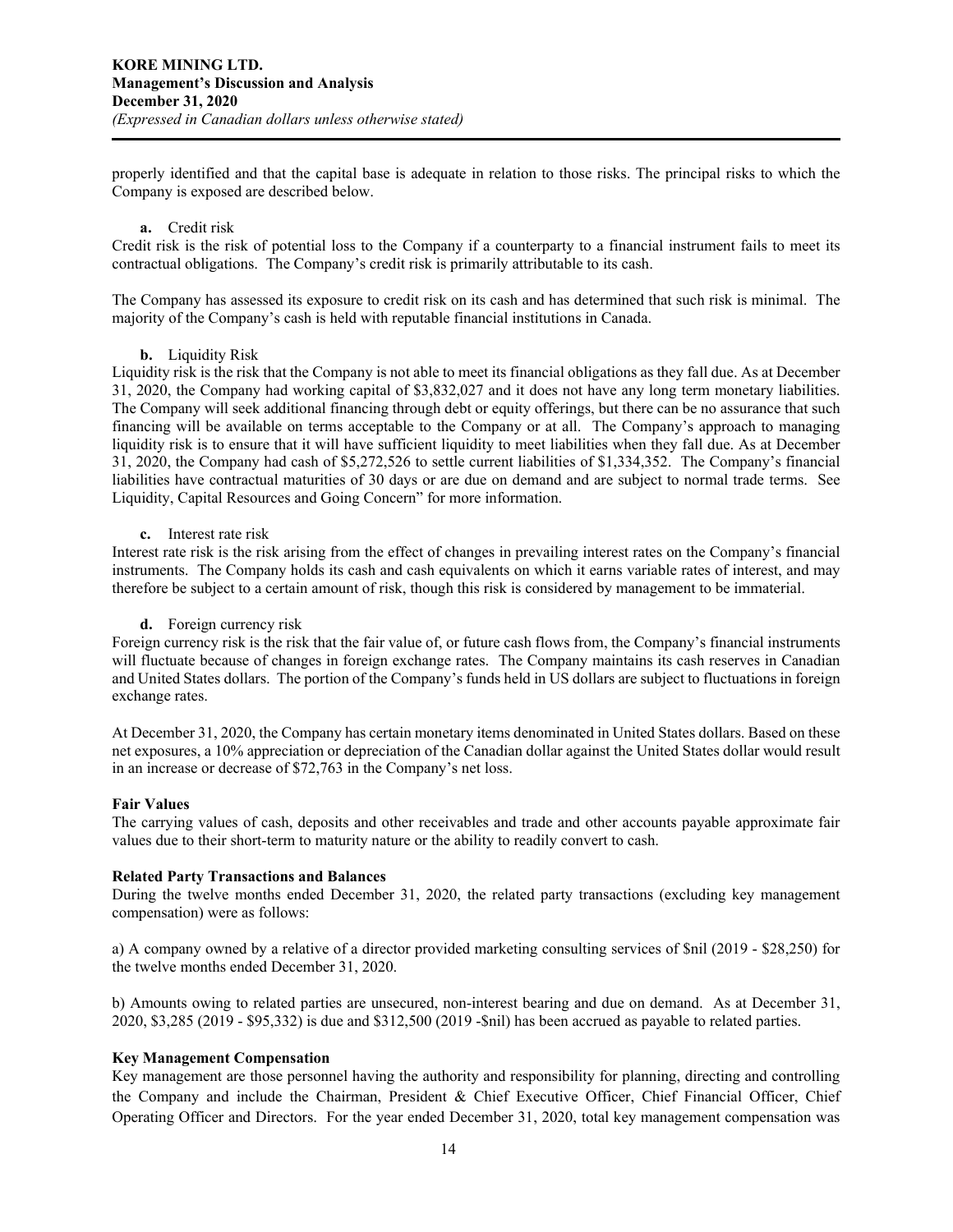\$1,434,011 (2019 - \$1,092,728), which includes management fees and salaries of \$1,096,797 (2019 - \$590,421) and share-based compensation of \$337,214 (2019 - \$502,307).

## **Significant Judgments, Estimates and Assumptions**

The preparation of the Company's consolidated financial statements in conformity with IFRS requires management to make judgments, estimates and assumptions that affect the reported amounts of assets and liabilities and disclosures of contingent assets and liabilities at the date of the consolidated financial statements and the reported amounts of income and expenses during the reporting period. Estimates and assumptions are continually evaluated and are based on management's experience and other factors, including expectations of future events that are believed to be reasonable under the circumstances. Actual results could differ from these estimates.

## *Critical Judgments*

The preparation of these consolidated financial statements requires the Company to make judgments regarding the going concern of the Company as discussed in Note 2.

The Company is also required to make significant judgments on the ongoing feasibility of exploration and evaluation assets, and whether there are indicators that the right to explore the specific area has expired or will be allowed to expire, that further exploration and evaluation plans have changed, or whether development of a specific area is unlikely to recover existing exploration and evaluation costs. If any of these indicators are present, management would need to assess whether the exploration and evaluation property is impaired.

## *Significant Estimates*

The determination of the Company's tax expense for the period and deferred tax assets and liabilities involves significant estimation and judgement by management. In determining these amounts, management interprets tax legislation in Canada and the US and makes estimates of the expected timing of the reversal of deferred tax assets and liabilities, the deferral and deductibility of certain items and the interpretation of the treatment for tax purposes for exploration and development activities. The Company is subject to assessment by Canadian and US tax authorities, which may interpret legislation differently which may affect the final amount or timing of the payment of taxes. The Company provides for such differences where known based on management's best estimate of the probable outcome of these matters.

# **Recent Accounting Standards**

There are no recent accounting pronouncements or standards expected to have a material impact on the Company.

#### **Cautionary Note Regarding Forward Looking Statements**

Forward-looking statements look into the future and provide an opinion as to the effect of certain events and trends on the business. Certain statements contained in this MD&A constitute forward-looking statements. The use of any words such as "anticipate", "continue", "estimate", "expect", "may", "will", "project", "should", "believe" and similar expressions or their negatives or other comparable words are intended to identify forward-looking statements. These forward-looking statements are based on current expectations and various estimates, factors and assumptions and involve known and unknown risks, uncertainties and other factors. Examples of where the Company uses forward looking statements include when discussing the outlook, plans and timing for the Company's exploration plans, operational plans and future expenditure expectations.

It is important to note that:

- Unless otherwise indicated, forward-looking statements in this MD&A describe the Company's expectations as of the date of this MD&A.
- Readers are cautioned not to place undue reliance on these statements as the Company's actual results, performance or achievements may differ materially from any future results, performance or achievements expressed or implied by such forward-looking statements if known or unknown risks, uncertainties or other factors affect the Company's business, or if the Company's estimates or assumptions prove inaccurate. Therefore, the Company cannot provide any assurance that forward-looking statements will materialize.